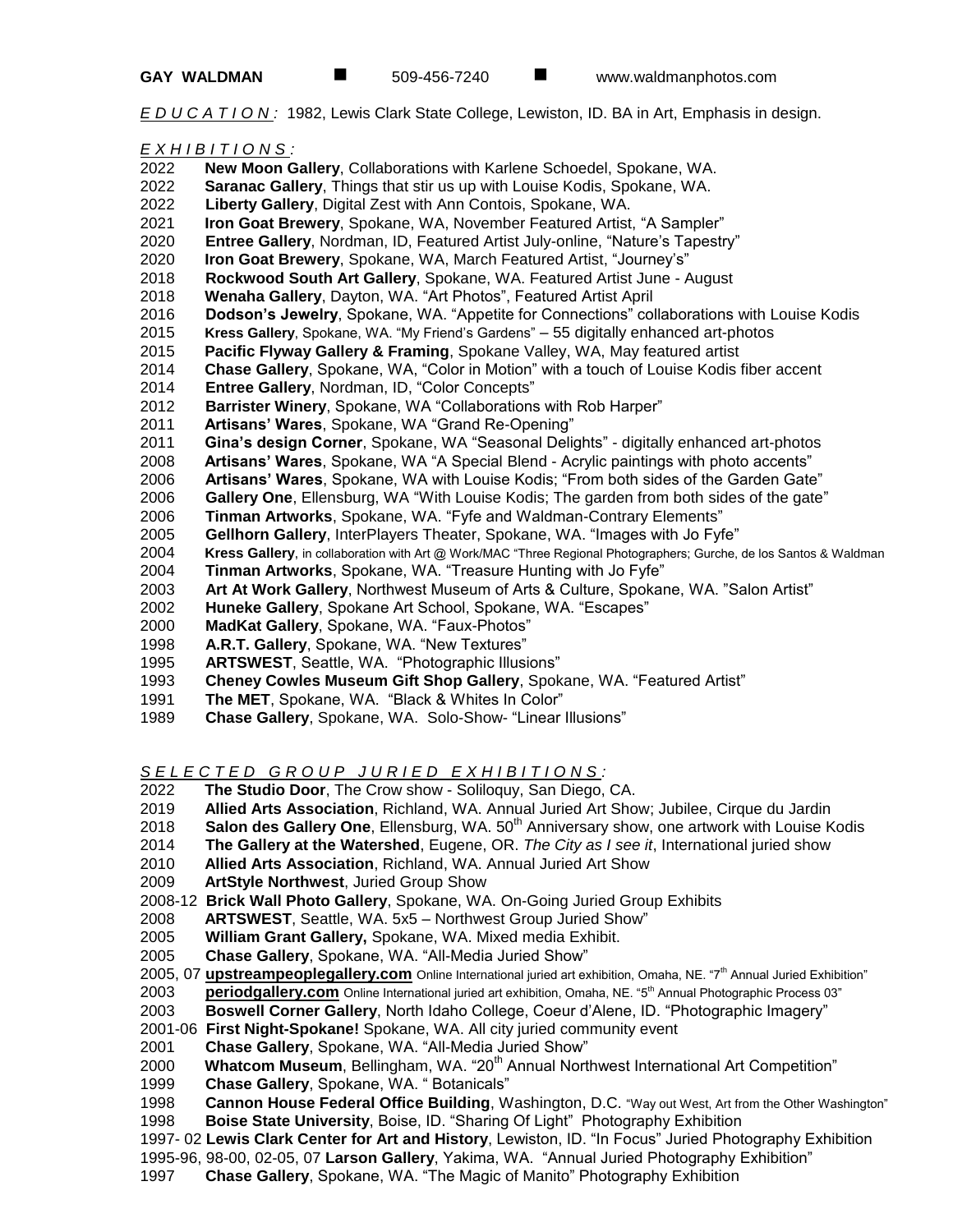- 1995 **Cheney Cowles Museum**, Spokane, WA. "Spokane Sampler" *p g . 2*
- 1994 **Gallery 76**, Wenatchee, WA. "llth National Juried Exhibition"
- 1994,95 **Daniel Corbin Art Gallery**, Spokane, WA. "Lilac Exhibition"
- 1994 **Davenport Arts District**, Spokane, WA. "RAW SPACE" and "Twenty-three Windows"
- 1992 **Chase Gallery**, Spokane, WA. "Planetary Communications"

# *S E L E C T E D J U R I E D F E S T I V A L S :*

1988-96,98, 2001-03,05-07,09,11-13,16-22 **ARTFEST** Northwest Museum of Arts & Culture, Spokane, WA. 2012,13,15,17-22 **Little Spokane River Artist Studio Tour**, Spokane, WA.

- 2001 & 04-15,17,18 **Art on the Green***, Booth Exhibit,* Coeur d'Alene, ID.
- 1983,88-2019 **Art on the Green** *Juried Exhibit,* Coeur d'Alene, ID.
- 2014 **Art Under the Elms**, Lewiston, ID.
- 1989-2011 **Inland Crafts**, Spokane, WA.
- 2002-03 **Best of the Northwest**, Summer & Fall Festivals, Seattle, WA.
- 1999 **Bellevue Art Museum Pacific Northwest Arts Fair**, Bellevue, WA.
- 1988-07 **Yuletide**, Spokane Art School, Spokane, WA.
- 1996-98 **Boise Art in the Park**, Boise, ID.
- 1990,93,96 **Pend Oreille Arts & Crafts Fair**, Sandpoint, ID.

## *I N V I T A T I O N A L E X H I B I T I O N S :*

2020 **4th Annual MAC Holiday Artist Studio Tour**- virtual, Spokane, WA

- 2016-17 **Art in Bloom**, Corbin Art Center, Spokane, WA
- 2015 **MAC Auction**, Garden Sampler, Spokane, WA
- 2014 **MAC Auction**, Vino II and Tuscan Garden Duet, Spokane, WA

1990-2010 **Works Of Heart Auction**, Cheney Cowles Museum, from 2000; Northwest Museum of Arts and Culture, Spokane

- 2009 **Oz-vitational**, Tinman Art Gallery, Spokane, WA.
- 2007-08 **Eye For Art**, Mead Foundation show & Sale, Spokane, WA.
- 1992-2004,'07 **Bird House & Garden Auctions**, Spokane Art School, Spokane, WA.
- 1998 **Daniel Corbin Art Gallery**, Spokane, WA. "Centennial Celebration"
- 1994-2001 **MadKat Gallery**, Spokane, WA. "Spokane Visual Arts Tour"
- 1989-95 **Spokane Sampler**, Cheney Cowles Museum, Spokane,WA.
- 1993,94,98 **Lewis-Clark Invitational Art Show**, Lewiston, ID.

## *A W A R D S :*

2017 ARTFEST, Sahlin Foundation Jurors Choice Award, 2<sup>nd</sup> place, Northwest Museum of Arts & Culture, Spokane, WA. **ARTFEST**, 2-Dimensional Jurors Award, Northwest Museum of Arts & Culture, Spokane, WA. 2019, 18,17,15,14,13,12,11,10,09,08,07,06,04,03,00,99,98,97,96,91,89,83 **Art on the Green, Juried Show Awards**, Cd'A, ID 2012 ARTFEST, Sahlin Foundation Jurors Choice Award, 2<sup>nd</sup> place, Northwest Museum of Arts & Culture, Spokane, WA. **National Arts Program**- SHMC- third place-professional division award, Spokane, WA. **35th Annual Juried Photography Show**, Purchase Award, Larson Gallery, Yakima, WA. **38th Annual Art on the Green - Juried Show**, Brooten & Jurors awards, Coeur d'Alene, ID. **ARTFEST**, Jurors Photographer Booth Award, Northwest Museum of Arts & Culture, Spokane, WA. **32nd Annual Juried Photography Show**, Purchase Award, Larson Gallery, Yakima, WA.  **31st Annual Juried Photography Show**, Purchase Award, Larson Gallery, Yakima, WA. **35th Annual Art on the Green - Juried Show**, Jurors award & Brooten Award, Coeur d'Alene, ID. **ARTFEST**, 2-dimensional Merit Award, Northwest Museum of Arts & Culture, Spokane, WA **In Focus,** Best Of Show, Photography Exhibition, Lewis Clark Center for Art and History, Lewiston, ID. **28th Annual Juried Photography Show**, Purchase Award, Larson Gallery, Yakima, WA. **In Focus,** Jurors Award, Photography Exhibition, Lewis Clark Center for Art and History, Lewiston, ID. **30th Annual Art On The green Juried Show**, Presidents' Purchase Award, Coeur d'Alene, ID. **26th Annual Juried Photography Show**, Purchase Award, Larson Gallery, Yakima, WA. **"Sharing Of Light"**, Jurors Award, BSU Juried Photography Exhibition, Boise, ID. **The Magic Of Manito**, Judges Choice, Chase Gallery, Spokane, WA. **ARTFEST**, Photography Merit Award, Cheney Cowles Museum, Spokane, WA. 1993,94 **Lewis-Clark Invitational Art Show**, Two Honorable Mentions, Lewiston, ID. **ARTFEST**, Jurors' Booth Award, Cheney Cowles Museum, Spokane, WA.

*GALLERY / RETAIL REPRESENTATION:* 

**Art Source**, Sales & Rental Program, Northwest Museum of Arts and Culture, Spokane, WA. **Museum Gift Shop**, Northwest Museum of Arts and Culture, Spokane, WA. **Entrée Gallery**, Nordman, ID, May – October *2022*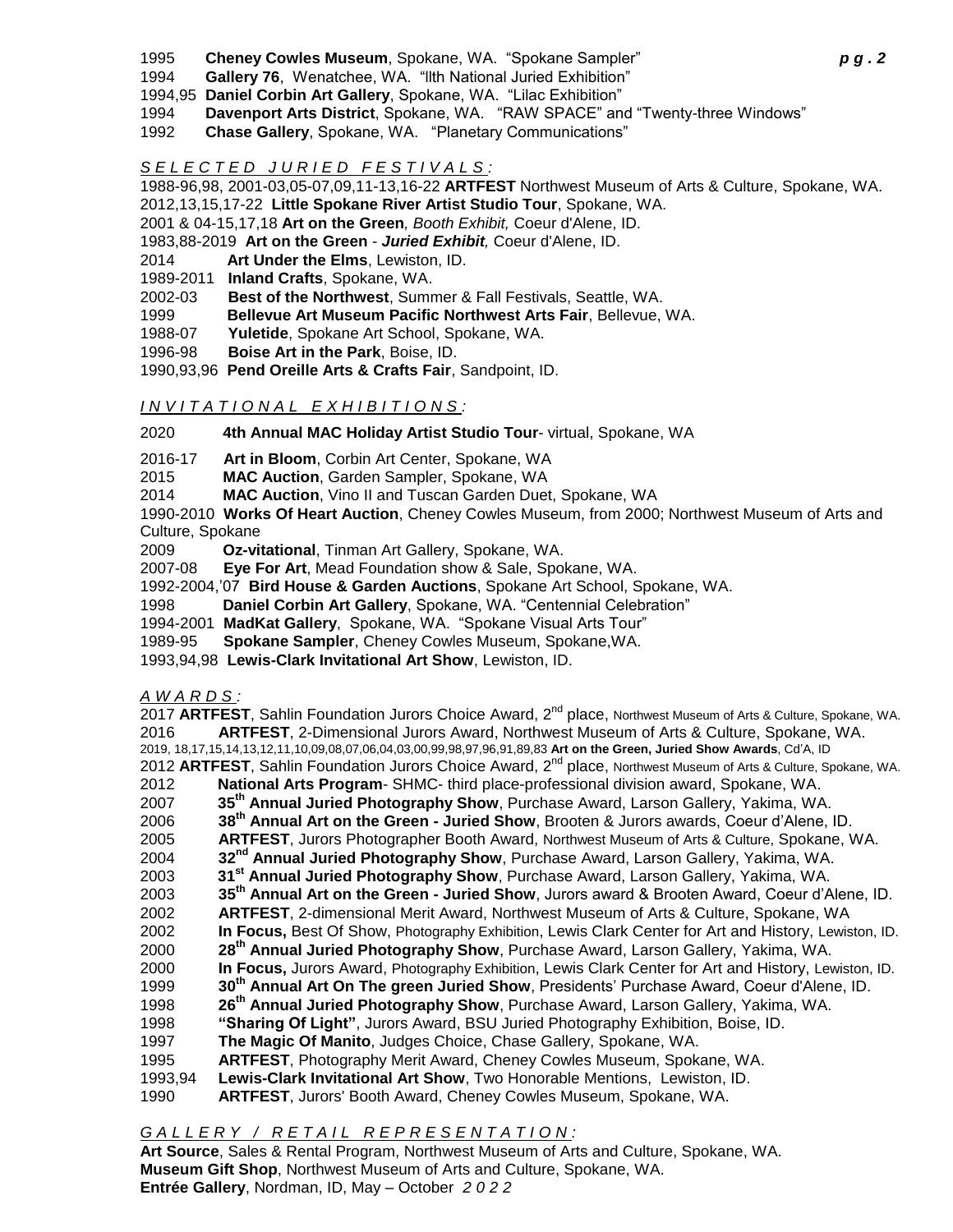## *I N T E R N E T R E P R E S E N T A T ION : p g . 3*

#### **www[.gwaldman.com](http://www.gwaldman.com/) <www.facebook.com/gwaldmanART/> [www.publicartarchive.org/work/why-we-live-here](http://www.publicartarchive.org/work/why-we-live-here) [www.spokanearts.org/artists/gay-waldman/](http://www.spokanearts.org/artists/gay-waldman/)**

### *P R O F E S S I O N A L E X P E R I E NCE :*

- 1987 Current **STuDio WaHoo**, Spokane, WA. Professional artist, business owner, & custom picture framer 2017 **Guest Lecturer** at Gonzaga Art Department: Artwork Presentation and Preservation.
- 2008 2014 **Guest Lecturer** at NIC, Coeur d'Alene, ID, Photography Department for Phil Corlis
- 2008 2010 **ArtStyle Northwest, LLC**, Gallery Owner, Garland District, Spokane, WA
- 2001 2005 **R & R Color Lab**, Spokane, WA. Photo-presentation: laminating & mounting services
- 1993 2001 **MadKat Gallery**, Spokane, WA. Professional Custom Picture Framer
- 1998 2002 **Spokane Art School**, Spokane, WA. Photography Workshop Instructor
- 1991 1994 **Corbin Art Center**, Spokane, WA. Mixed Media Instructor
- 1986 1993 **South Hill Gallery**, Spokane, WA. Gallery Manager and Professional Custom Picture Framer

### *P R O F E S S I O N A L A F F I L I A T I O N S :*

- 2014 2018 **First Night Spokane** board member, 2015-16: Secretary & Governance Chair, 2017: V.P.
- 1992 2012 **INLAND CRAFTS**, a nonprofit arts advocacy, Spokane, WA. Board member & Treasurer

### *P E R M A N E N T I N S T A L L A T I O N S :*

- 2022 Utility Box Wrap: Summer Promise corner TBA, Spokane, WA.
- 2021 Autumn Purples Public art collection Shadle Library, Spokane, WA.
- 2020 Utility Box Wrap: Lake Aurora-corner of U.S.95 & Ironwood Drive, Coeur d'Alene, ID.
- 2020 Utility Box Wrap: Western Sky-corner of Ironwood & Medina, Coeur d'Alene, ID.
- 2020 Utility Box Wrap: Autumn Aria- on a TDS utility box on Neider Avenue, Coeur d'Alene, ID.
- 2019 St Luke's Hospice, England: Donated design time & artwork for transparent window installations
- 2017 Wells Fargo Building, for Visit Spokane, Permanent Public Art Installation: "Celebrate Our City"
- 2014 &18 Gritman Medical Center Women's Imaging Center, Moscow, ID. 24 permanent artworks
- 2016 Rockwood Communities Summit Tower Fireside Lounge: Spokane Skyline, Monroe St Bridge
- 2013 Spokane Convention Center; Permanent Public Art Installation: "Why We Live Here"
- 2013 Utility Box Wraps-At the corner of NW Blvd & Lakewood, Coeur d'Alene, ID.
- 2011 Spokane Police Investigations & Evidence building, Spokane, WA
- 2009 & 2015 Willowbrook Hospice, England: Donated design & artwork for transparent window installations 2008 WSU Spokane, University District, Spokane, WA
- 2006 "Home of the Brave" MGM movie set production, filmed by North by Northwest, Spokane, WA.
- 2006 WA ST Art in Public Places, WA ST Arts Commission, Spokane Readiness Center, Spokane, WA.
- 2004 Combined Communications Center Project, Spokane Arts Commission Selection, Spokane, WA.
- 2003 Inland Northwest Blood Center, Spokane, WA.
- 2000 Yakima Federal Savings, Yakima, WA.
- 1999 North Idaho College Office Of The President, Coeur d'Alene, ID.
- 1999 Lukins & Annis, Spokane, WA.
- 1998 Larson Gallery Guild, Yakima, WA.
- 1997 Art In The Airport Project, Spokane Chamber of Commerce, Spokane, WA.
- 1998 Metropolitan Mortgage and Securities Co. Inc. Spokane, WA.
- 1998 Gary Whelpley, Northwest Business Development Association, Spokane, WA.
- 1997 Source Capital, Spokane, WA.

## *S E L E C T E D C O L L E C T I O N S & C O M M I S S I O N S :*

- 2020 Caputo Apartment Installation, Spokane, WA.
- 2007-19 Downtown Spokane Partnership, board retirement gifts, Spokane, WA.
- 2016-19 University District- Alden Jones, Spokane, WA.
- 2018 Carol Lawton, large scale installation, Spokane WA.
- 2012 Dr. Joe Harari, Spokane, WA
- 2011 Doug Albright, Spokane, WA
- 2010 Dr. Michelle White, Spokane, WA
- 2009 Hayashi of Intercultural Art Inc., Tokyo, Japan
- 2009 Karen Ranlett, Spokane, WA.
- 2008 Karen Gould, Pullman, WA.
- 2008 Joy Griffith, Spokane, WA.